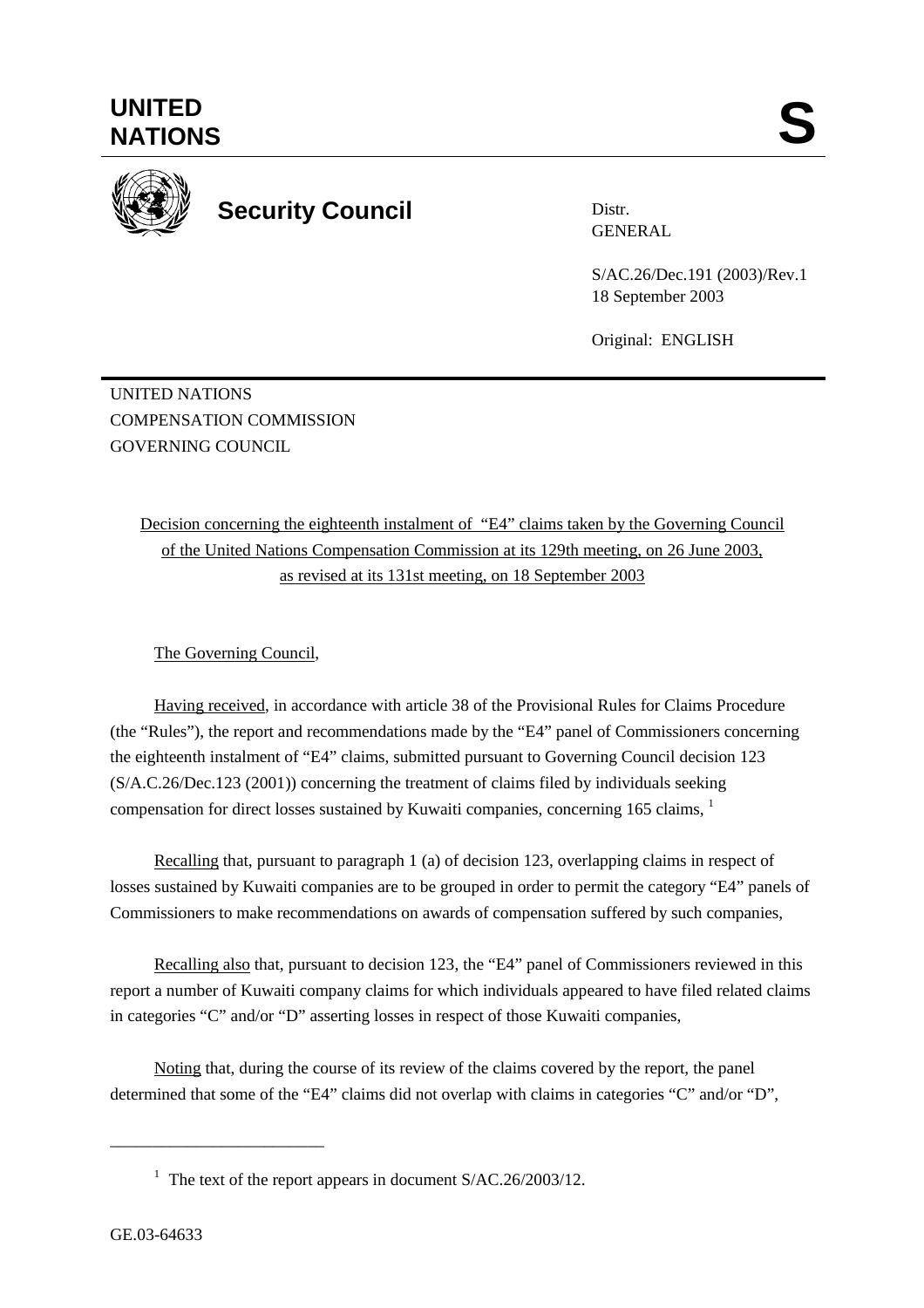Noting also that the amounts claimed in the related claims filed by individuals, which were considered by the panel in relation to the Kuwaiti company claims, were asserted in timely filed and duly registered claims submitted by individuals in categories "C" and/or "D",

1. Approves the recommendations made by the panel, and, accordingly,

2. Decides, pursuant to article 40 of the Rules, to approve the recommended awards concerning the claims covered in the report, which the panel determined not to overlap with any claims filed by individuals in categories "C" and/or "D". The aggregate amounts awarded for non-overlapping claims, based on the recommendations contained in annex I of the report, are as follows:

Table 1. Recommended awards for non-overlapping claims

| <b>Country</b> | Number of claims | Number of claims | Amount of     | Amount of     |
|----------------|------------------|------------------|---------------|---------------|
|                | recommended for  | not recommended  | compensation  | compensation  |
|                | <u>payment</u>   | for payment      | claimed (USD) | awarded (USD) |
| Kuwait         | 58               |                  | 119,218,384   | 39,492,956    |

3. Decides also, pursuant to decision 123 and article 40 of the Rules, to approve the recommended awards concerning the claims covered in the report, which the panel determined to overlap with claims filed by individuals in categories "C" and/or "D". The aggregate amounts awarded for overlapping claims, based on the recommendations contained in annex III of the report, are as follows:

Table 2. Recommended awards for overlapping claims

| <u>Country</u> | Number of claims | Number of claims | Amount of     | Amount of            |
|----------------|------------------|------------------|---------------|----------------------|
|                | recommended for  | not recommended  | compensation  | compensation         |
|                | <u>payment</u>   | for payment      | claimed (USD) | <u>awarded (USD)</u> |
| Kuwait         | 103              | -                | 558,509,453   | 89, 319, 148         |

4. Recalls that, in addition to implementing the awards set out in paragraph 3, pursuant to paragraph 1 (e) of decision 123, the Executive Secretary will, within the limits of duly registered claims, carry into effect the decisions of the bilateral committees constituted pursuant to the guidelines annexed to decision 123 when payment is made in respect of the awards for overlapping claims,

5. Recalls also that, further to decisions of the bilateral committees referred to in paragraph 4 above, the Executive Secretary will, within the limits of duly registered claims, carry into effect their decisions which, as applied to the awards of compensation set out in annex III of the report, result in awards of compensation to category "E4" claimants, as follows: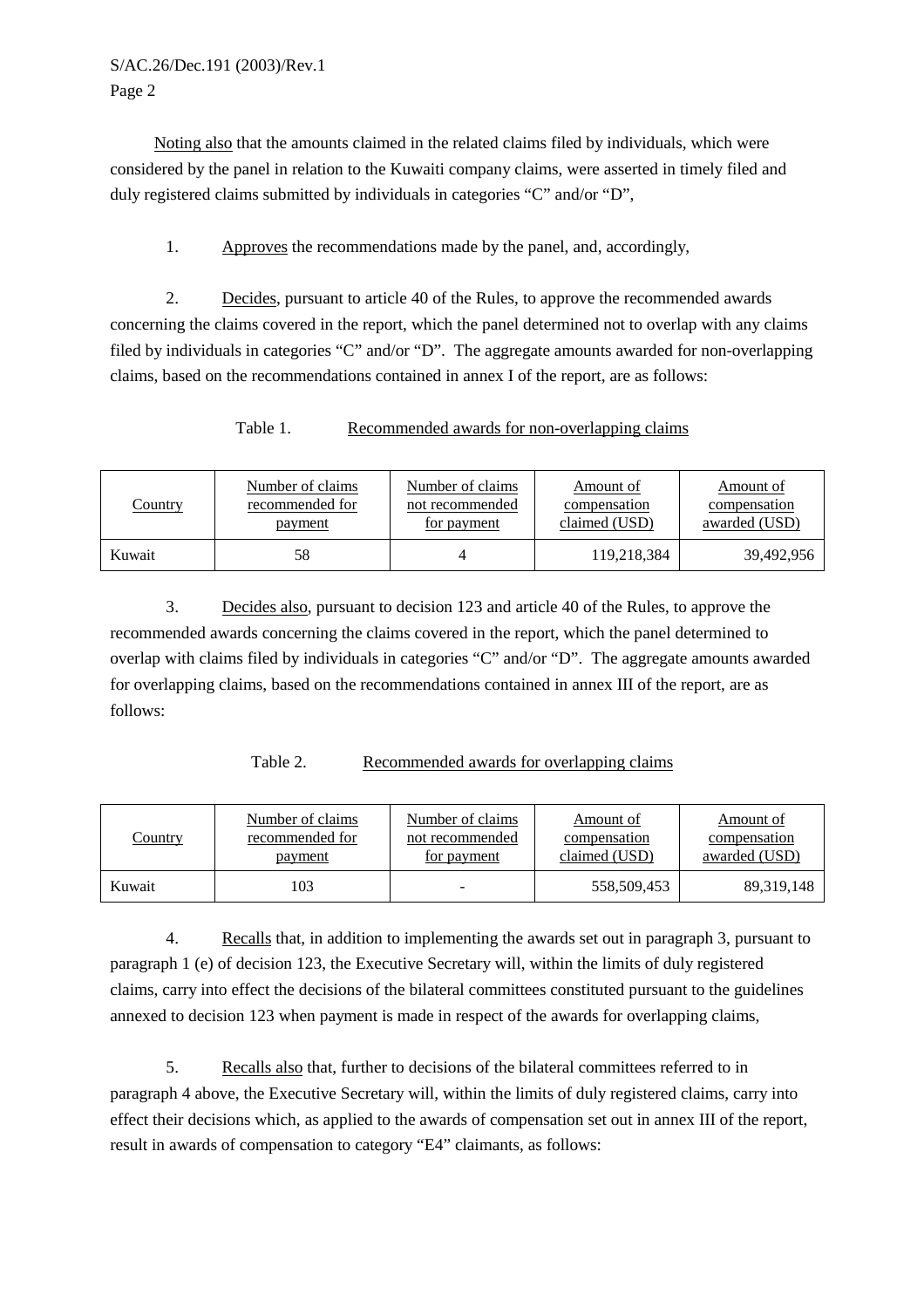## Table 3. Distribution of amounts to Kuwaiti corporate claimants applying bilateral committee determinations made pursuant to article 2 of the guidelines annexed to decision 123 to recommended awards in annex III of the report

| Country | Number of claims<br>entitled to receive<br>payment | Number of claims<br>not entitled to<br>receive payment | Amount claimed<br>in "E4" claims<br>(USD) | Amount of<br><u>compensation</u> (USD) |
|---------|----------------------------------------------------|--------------------------------------------------------|-------------------------------------------|----------------------------------------|
| Kuwait  | 79.                                                | 24                                                     | 216,030,152                               | 45,176,380                             |

6. Notes that the amount of compensation to be distributed to one category "E4" claimant has been reduced in an amount of USD 6,253 to limit its award to an amount no greater than the amount it claimed,

7. Recalls that paragraph 1 (g) of decision 123 directs the Executive Secretary to make payments on behalf of the Government of the State of Kuwait, pursuant to the irrevocable delegation of authority annexed to decision 123, to the Governments and other submitting entities of the portions of awards of compensation to which category "C" and/or "D" claimants are entitled, as determined by the bilateral committees under the guidelines, as follows:

Table 4. Distribution of awards to individual claimants applying bilateral committee determinations made pursuant to article 2 of the guidelines annexed to decision 123 to recommended awards in annex III of the report <sup>2</sup>

| Country or<br>international<br>organization | Number of claims<br>entitled to receive<br>payment | Number of claims<br>not entitled to<br>receive payment | <b>Amount claimed</b><br>for corporate losses<br>in individual claims<br>(USD) | Amount of<br>compensation<br>(USD) |
|---------------------------------------------|----------------------------------------------------|--------------------------------------------------------|--------------------------------------------------------------------------------|------------------------------------|
| Canada                                      | 3                                                  | $\overline{2}$                                         | 14,004,087                                                                     | 3,791,482                          |
| Egypt                                       |                                                    |                                                        | 352,377                                                                        | 37,962                             |
| India                                       | 5                                                  | $\overline{7}$                                         | 18,968,588                                                                     | 2,387,871                          |
| Jordan                                      | 64                                                 | 28                                                     | 299,975,765                                                                    | 33, 325, 835                       |
| Lebanon                                     | 1                                                  |                                                        | 877,993                                                                        | 511,133                            |
| Syrian Arab Republic                        | 6                                                  |                                                        | 2,745,585                                                                      | 573,838                            |
| <b>United Kingdom</b>                       | $\overline{2}$                                     |                                                        | 1,671,661                                                                      | 358,960                            |
| <b>United States</b>                        | $\overline{2}$                                     |                                                        | 3,465,131                                                                      | 1,315,602                          |
| Yemen                                       | $\overline{c}$                                     |                                                        | 285,865                                                                        | 215,441                            |
| <b>UNRWA Gaza</b>                           |                                                    |                                                        | 132,249                                                                        | 64,554                             |
| Total                                       | 87                                                 | 40                                                     | 342,479,301                                                                    | 42,582,678                         |
|                                             |                                                    |                                                        |                                                                                |                                    |

 $2\;\;$  In conformity with the provisions on confidentiality in the Rules (article 30, paragraph 1, and article 40, paragraph 5), information concerning the amount to be paid to each individual claimant will not be made public, but will be provided to each respective Government and international organization separately.